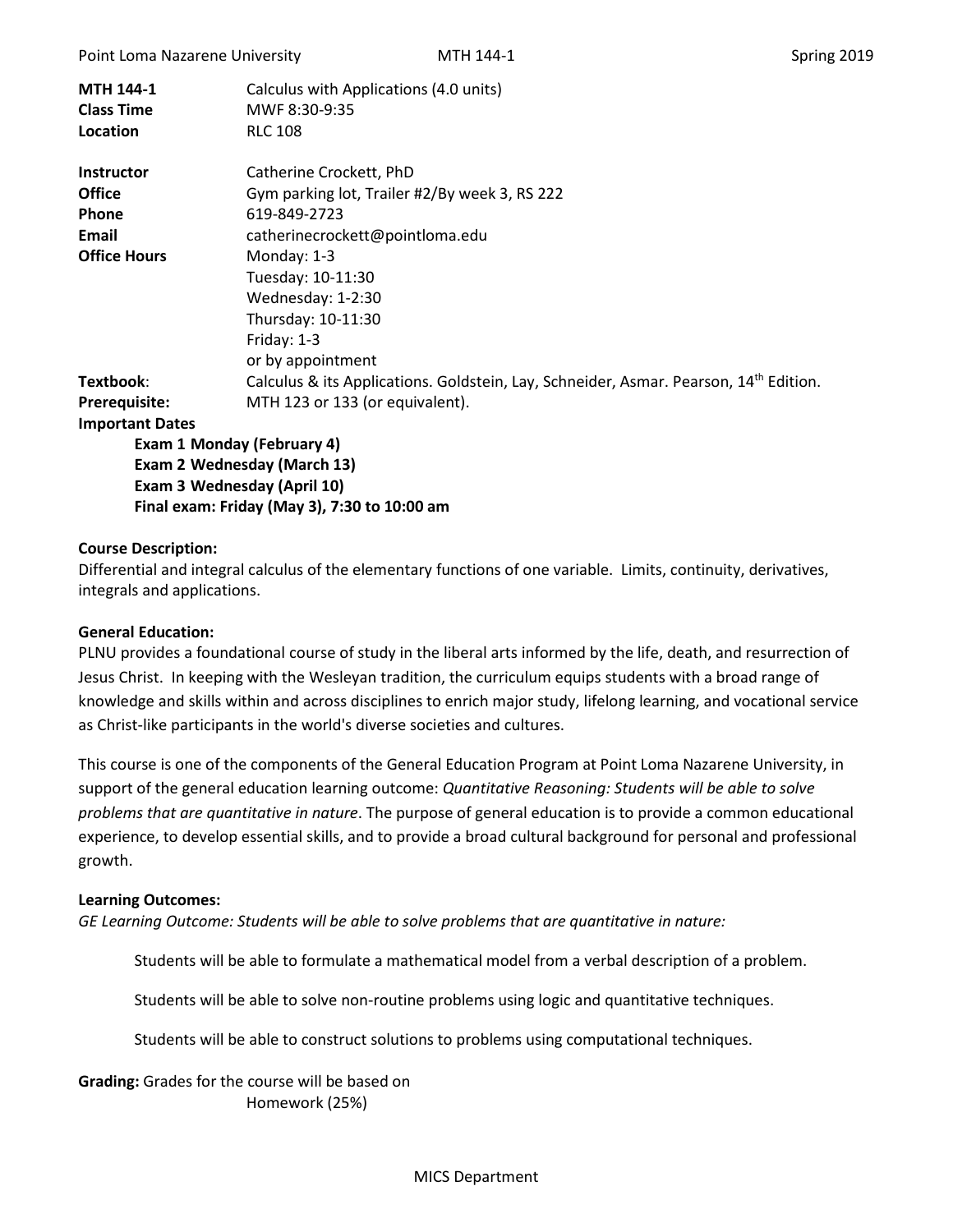Three exams (15% each; total of 45%) Final exam (comprehensive) (30%).

**Homework (25%):** Homework will be assigned every class meeting. A homework assignment is late if it is not received at the start of class on the due date. No late homework will be accepted; however, the two lowest homework scores will be dropped. Please be sure that your homework is stapled together and the problems are in order. Homework will be scored on a combination of completeness and correctness. A random selection (the same for all people) of the problems will be graded on any homework assignment.

**Tests (15% each) and Final Exam (30%):** Tests and the Final Exam will include problems and questions over material assigned in the text, readings and handouts, as well as material presented in class.

No examination shall be missed without prior consent by me or a well documented emergency beyond your control. In such cases, all make-up exams will occur at 8:30 am on the Saturday between classes and Final Exam Week. A score of zero will be assigned for an examination that is missed without prior consent or a welldocumented emergency beyond your control. The examination schedule is included in the daily schedule. I do not intend to accept excuses such as poor communication with parents, benefactors, sport team sponsors and/or travel agents.

## **Final Exam: Date and Time**

The final exam date and time is set by the university at the beginning of the semester and may not be changed by the instructor. This schedule can be found on the university website and in the course calendar. No requests for early examinations will be approved. Only in the case that a student is required to take three exams during the same day of finals week is an instructor authorized to change the exam date and time for that particular student.

## Please note: **The Final Exam is COMPREHENSIVE. May 3, (Friday) 7:30 a.m. to 10:00 a.m.**

| <b>Grading Scale in Percentages</b> |             |              |              |              |  |  |
|-------------------------------------|-------------|--------------|--------------|--------------|--|--|
|                                     |             |              |              |              |  |  |
|                                     |             | (87.5, 90)   | (77.5, 80)   | (67.5, 70)   |  |  |
|                                     | [92.5, 100] | [82.5, 87.5] | [72.5, 77.5] | [62.5, 67.5] |  |  |
|                                     | [90, 92.5]  | [80, 82.5]   | [70, 72.5]   | [60, 62.5]   |  |  |

**Grading Scale**: Course grades will be assigned according to the following scale:

**University Mission:** Point Loma Nazarene University exists to provide higher education in a vital Christian community where minds are engaged and challenged, character is modeled and formed, and service is an expression of faith. Being of Wesleyan heritage, we strive to be a learning community where grace is foundational, truth is pursued, and holiness is a way of life.

**Department Mission:** The Mathematical, Information, and Computer Sciences department at Point Loma Nazarene University is committed to maintaining a curriculum that provides its students with the tools to be productive, the passion to continue learning, and Christian perspectives to provide a basis for making sound value judgments.

### **Attendance:**

Attendance is expected at each class session. In the event of an absence you are responsible for the material covered in class and the assignments given that day.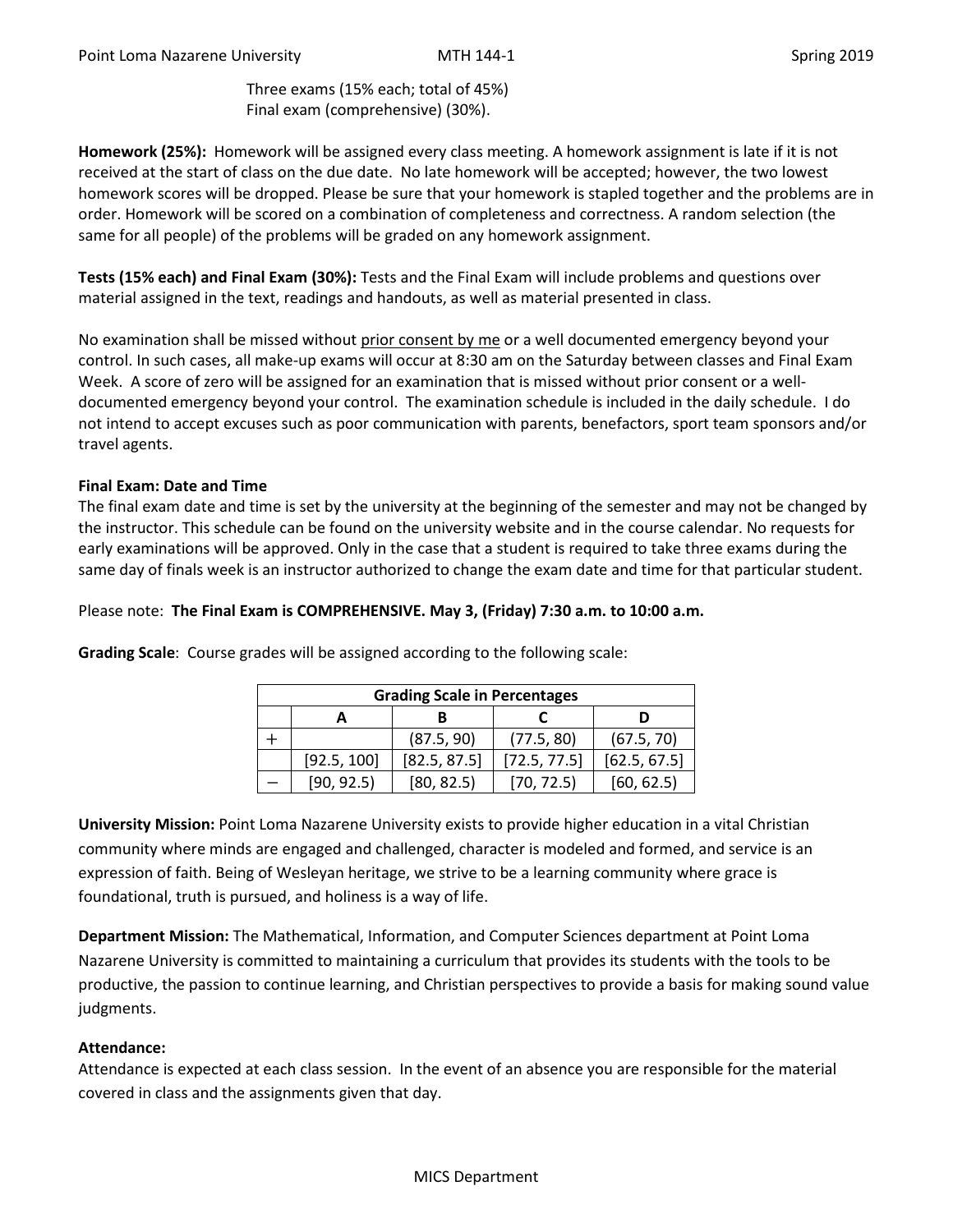Regular and punctual attendance at all classes is considered essential to optimum academic achievement. If the student is absent from more than 10 percent of class meetings, the faculty member can file a written report which may result in de-enrollment. If the absences exceed 20 percent, the student may be de-enrolled without notice until the university drop date or, after that date, receive the appropriate grade for their work and participation. See the Undergraduate Academic Catalo[g Class Attendance.](https://catalog.pointloma.edu/content.php?catoid=35&navoid=2136#Class_Attendance)

**Class Enrollment:** It is the student's responsibility to maintain his/her class schedule. Should the need arise to drop this course (personal emergencies, poor performance, etc.), the student has the responsibility to follow through (provided the drop date meets the stated calendar deadline established by the university), not the instructor. Simply ceasing to attend this course or failing to follow through to arrange for a change of registration (drop/add) may easily result in a grade of F on the official transcript.

# **Academic Accommodations:**

While all students are expected to meet the minimum standards for completion of this course as established by the instructor, students with disabilities may require academic adjustments, modifications or auxiliary aids/services. At Point Loma Nazarene University (PLNU), these students are requested to register with the Disability Resource Center (DRC), located in the Bond Academic Center. [\(DRC@pointloma.edu](mailto:DRC@pointloma.edu) or 619-849-2486). The DRC's policies and procedures for assisting such students in the development of an appropriate academic adjustment plan (AP) allows PLNU to comply with Section 504 of the Rehabilitation Act and the Americans with Disabilities Act. Section 504 (a) prohibits discrimination against students with special needs and guarantees all qualified students equal access to and benefits of PLNU programs and activities. After the student files the required documentation, the DRC, in conjunction with the student, will develop an AP to meet that student's specific learning needs. The DRC will thereafter email the student's AP to all faculty who teach courses in which the student is enrolled each semester. The AP must be implemented in all such courses.

If students do not wish to avail themselves of some or all of the elements of their AP in a particular course, it is the responsibility of those students to notify their professor in that course. PLNU highly recommends that DRC students speak with their professors during the first two weeks of each semester about the applicability of their AP in that particular course and/or if they do not desire to take advantage of some or all of the elements of their AP in that course.

# **Academic Honesty:**

Students should demonstrate academic honesty by doing original work and by giving appropriate credit to the ideas of others. Academic dishonesty is the act of presenting information, ideas, and/or concepts as one's own when in reality they are the results of another person's creativity and effort. A faculty member who believes a situation involving academic dishonesty has been detected may assign a failing grade for that assignment or examination, or, depending on the seriousness of the offense, for the course. Faculty should follow and students may appeal using the procedure in the university Catalog. See [Academic Honesty](https://catalog.pointloma.edu/content.php?catoid=35&navoid=2136#Academic_Honesty) for definitions of kinds of academic dishonesty and for further policy information.

# **Copyright Protected Materials:**

Point Loma Nazarene University, as a non-profit educational institution, is entitled by law to use materials protected by the US Copyright Act for classroom education. Any use of those materials outside the class may violate the law.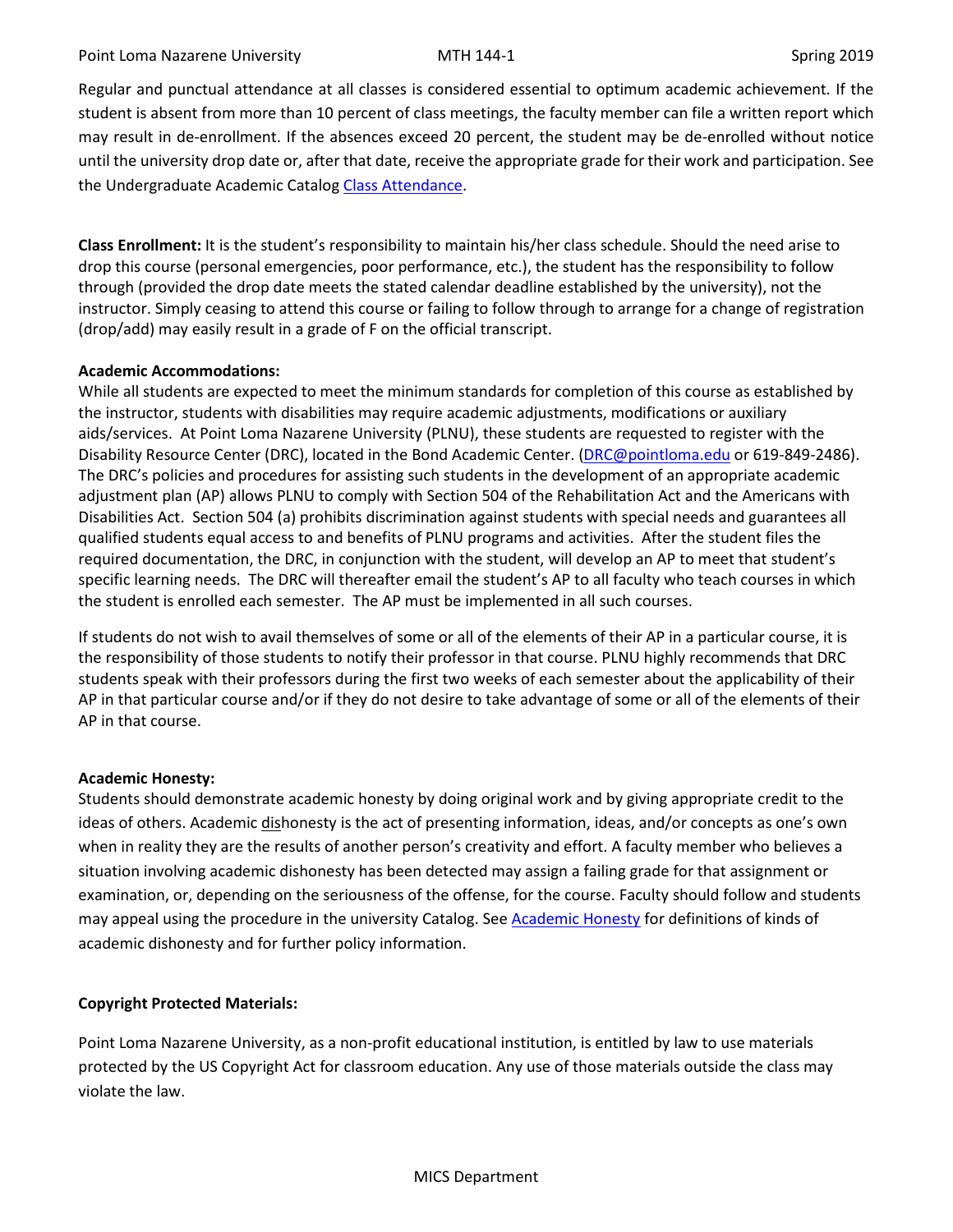**Credit Hour:** In the interest of providing sufficient time to accomplish the stated course learning outcomes, this class meets the PLNU credit hour policy for a 4.0-unit class delivered over 15 weeks. Specific details about how the class meets the credit hour requirements can be provided upon request.

**Cell Phones:** Turn off any cell phone, pager or things that make noise while you are in class. Also, do not text or work on other classes while in class -to do so is disrespectful to me and your classmates.

**General Advice:** The key to success in this class is to attend lectures regularly and do your homework. You learn mathematics by doing it yourself. You should expect to spend approximately two hours outside of class for every one hour in class working on homework and going over concepts. When doing homework, please note it is normal to not be able to do every problem correct on the first attempt. Do not be discouraged, instead seek help.

## **Sources of Help:**

- 1. Me. If you have questions, ask me. See office hours.
- 2. FREE TUTORING- Math Learning Center-hours are posted on the door.
- 3. Other classmates. Form study groups! Work together!

### **Tentative Schedule and Homework assignment:** While topic order may change — the test dates will not.

| Week                    | M                              | W                                    | F                                   |  |  |  |
|-------------------------|--------------------------------|--------------------------------------|-------------------------------------|--|--|--|
| $\mathbf{1}$            | 1/8 (Tuesday)                  | 1/9                                  | 1/11                                |  |  |  |
|                         | Introduction                   | 1.2: Slope of a curve at a point     | 1.3: The derivative                 |  |  |  |
|                         | 1.1: Slope of a line           |                                      |                                     |  |  |  |
| $\overline{2}$          | 1/14                           | 1/16                                 | 1/18                                |  |  |  |
|                         | 1.4: Limits & Derivatives      | 1.5: Differentiability& continuity   | 1.6: Some rules for differentiation |  |  |  |
|                         |                                | *Out of class assignment             | *Out of class assignment            |  |  |  |
|                         |                                |                                      |                                     |  |  |  |
| 3                       | 1/21                           | 1/23                                 | 1/25                                |  |  |  |
|                         | <b>MLK Day</b>                 | 1.7: More about derivatives          | 2.1: Describing Graphs of functions |  |  |  |
|                         | <b>No class</b>                | 1.8: Derivatives as a rate of change |                                     |  |  |  |
|                         |                                |                                      |                                     |  |  |  |
| 4                       | 1/28                           | 1/30                                 | 2/1                                 |  |  |  |
|                         | 2.2: First & Second Derivative | 2.3: First & second derivative       | <b>Review</b>                       |  |  |  |
|                         | Rules                          | tests                                |                                     |  |  |  |
| 5                       | 2/4                            | 2/6                                  | 2/8                                 |  |  |  |
|                         | Exam #1 ( Chapter 1-2.3)       | 2.5: Optimization Problems           | 3.1: The Product & Quotient Rules   |  |  |  |
|                         |                                |                                      |                                     |  |  |  |
| 6                       | 2/11                           | 2/13                                 | 2/15                                |  |  |  |
|                         | 3.2: The Chain Rule            | 3.3: Implicit differentiation &      | 4.1: Exponential functions          |  |  |  |
|                         |                                | related rates                        |                                     |  |  |  |
| $\overline{7}$          | 2/18                           | 2/20                                 | 2/22                                |  |  |  |
|                         | $4.2: e^x$                     | 4.3: Differentiation of e^x          | $4.4:$ In x                         |  |  |  |
|                         |                                |                                      |                                     |  |  |  |
| 8                       | 2/25                           | 2/27                                 | 3/1                                 |  |  |  |
|                         | 4.5: The derivative of ln x    | 5.1: Exponential growth/ decay       | 5.2: Compound Interest              |  |  |  |
|                         |                                |                                      | 5.4: Further Exponential Models     |  |  |  |
|                         |                                |                                      |                                     |  |  |  |
| Spring Break 3-4 to 3-8 |                                |                                      |                                     |  |  |  |
|                         |                                |                                      |                                     |  |  |  |